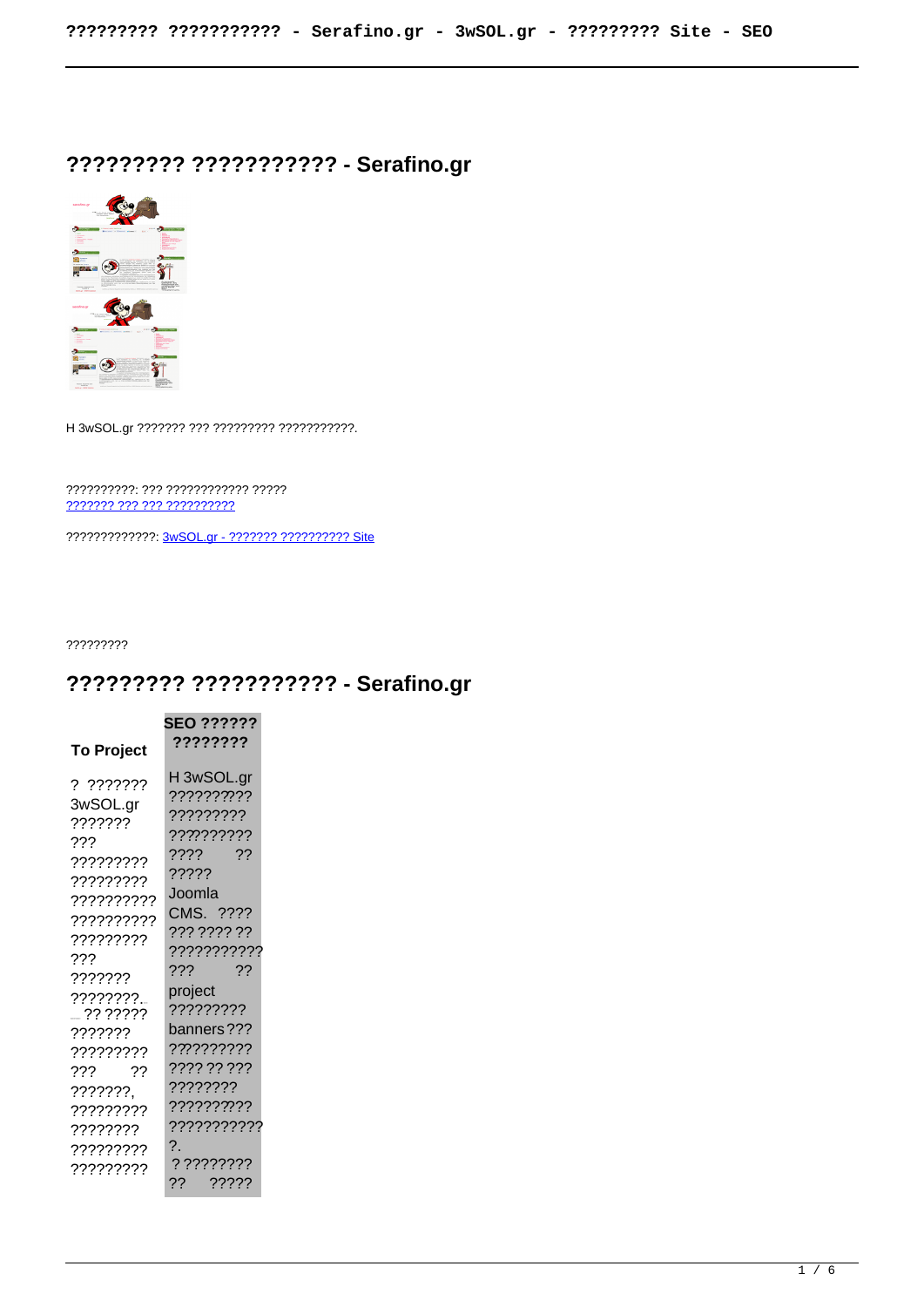| ?????? ???.    | SEO              |
|----------------|------------------|
|                | friendly,        |
|                | ??????????       |
| ?????????      | ?????????        |
| ?????????      | ?? Joomla        |
| ?????????      | CMS ???          |
| ????????       | ???              |
| ???.           | ????????         |
| ??? <u>www</u> | ??????????       |
| Serafino.gr    | ????             |
| ???????        | ??????????       |
| ?????????      | ?????????        |
| ?????????      | ???? ??? ??      |
| ???????        | ?????????        |
| ????<br>?      | ??? Google       |
| ???????        | ????? ???        |
| ?????????      | ????????         |
| ?????????      | ?????            |
| ??? ?????,     |                  |
| ???            | ??????????       |
| ????????       | ???              |
|                | ????????         |
| ?????????      | ??? ????.        |
| ???? ???       |                  |
|                |                  |
|                |                  |
|                |                  |
|                |                  |
|                |                  |
|                | ??????????       |
|                | ???? ??????      |
|                | ?????:           |
|                |                  |
|                | SITE             |
|                |                  |
|                | (100MLA)         |
|                |                  |
|                |                  |
|                |                  |
|                | <u>?????????</u> |
|                | <u>??? ??</u>    |
|                | VIEW<br>SITE     |
| ??             |                  |
|                |                  |
|                |                  |
|                |                  |
|                |                  |
|                |                  |
|                |                  |
|                |                  |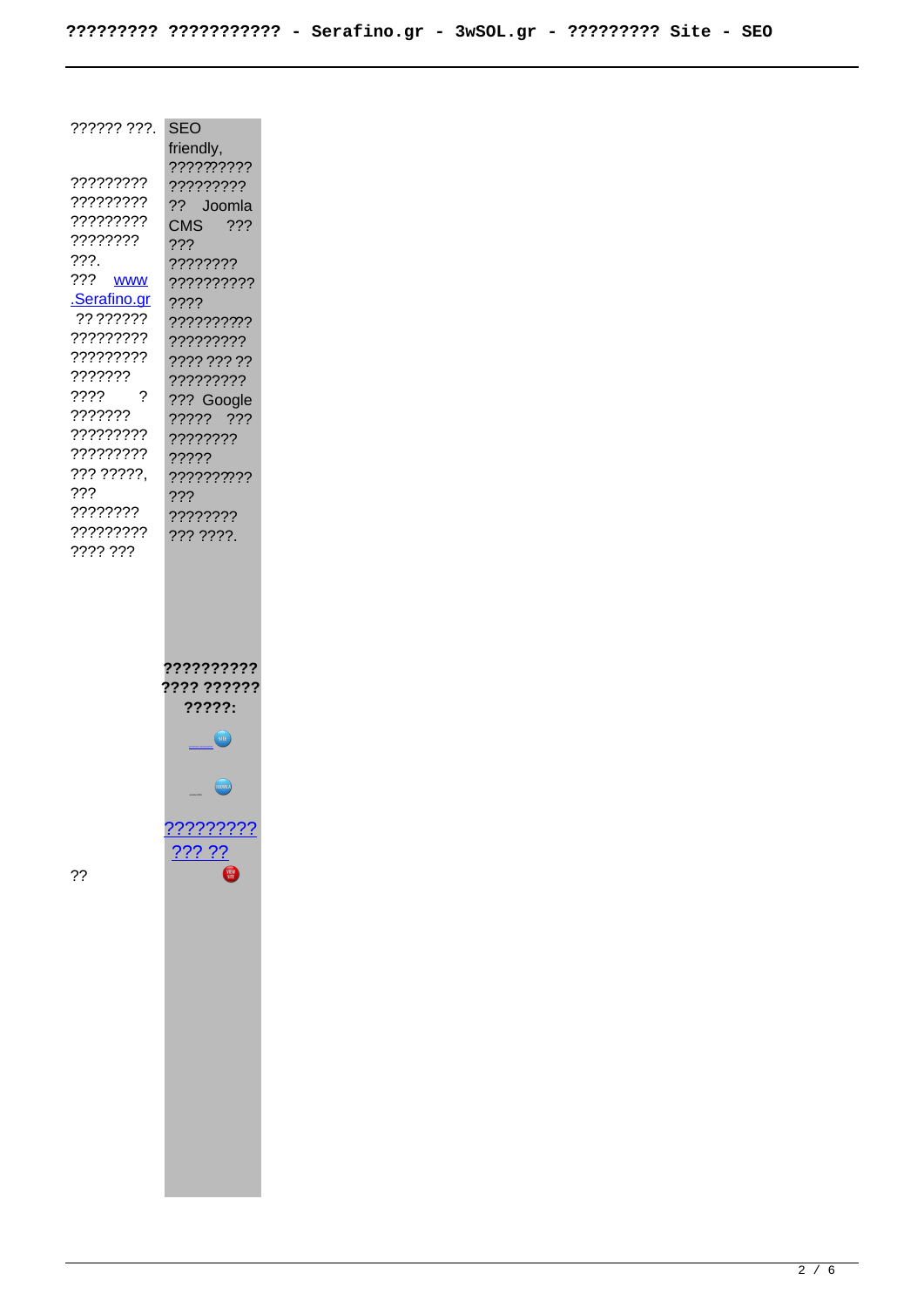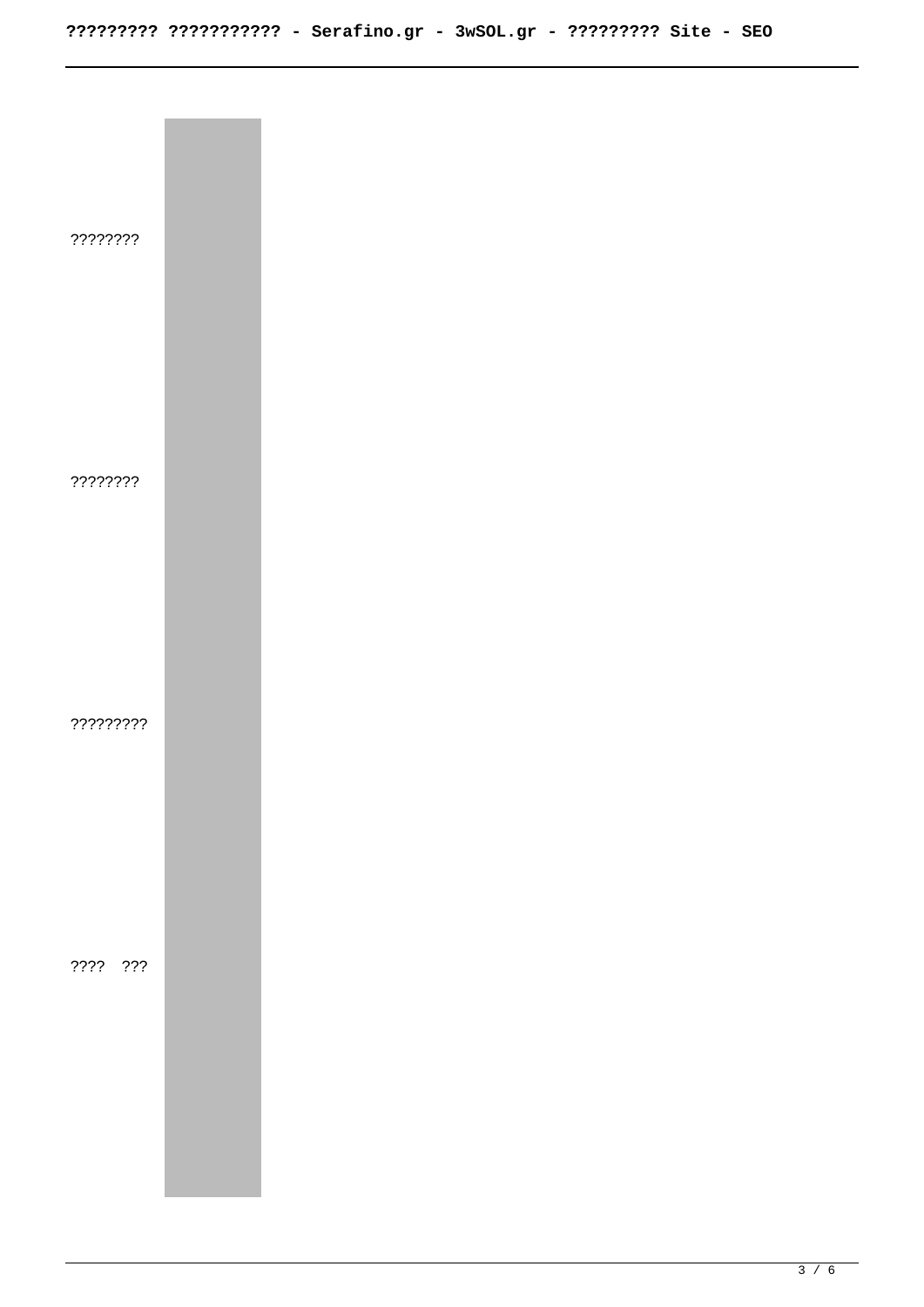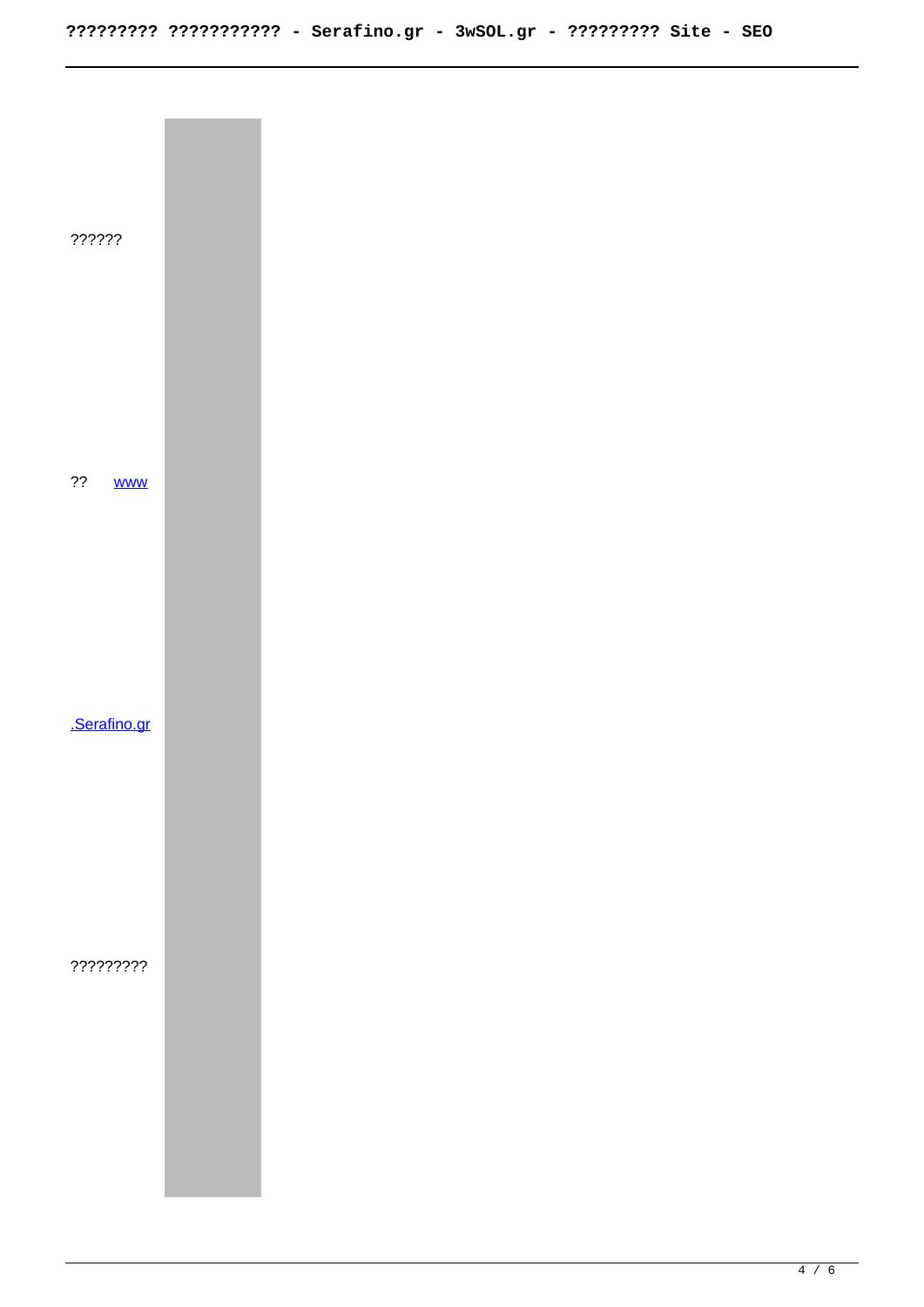$\overline{?}$ ???????? ???????

??? ?????

 $???.$